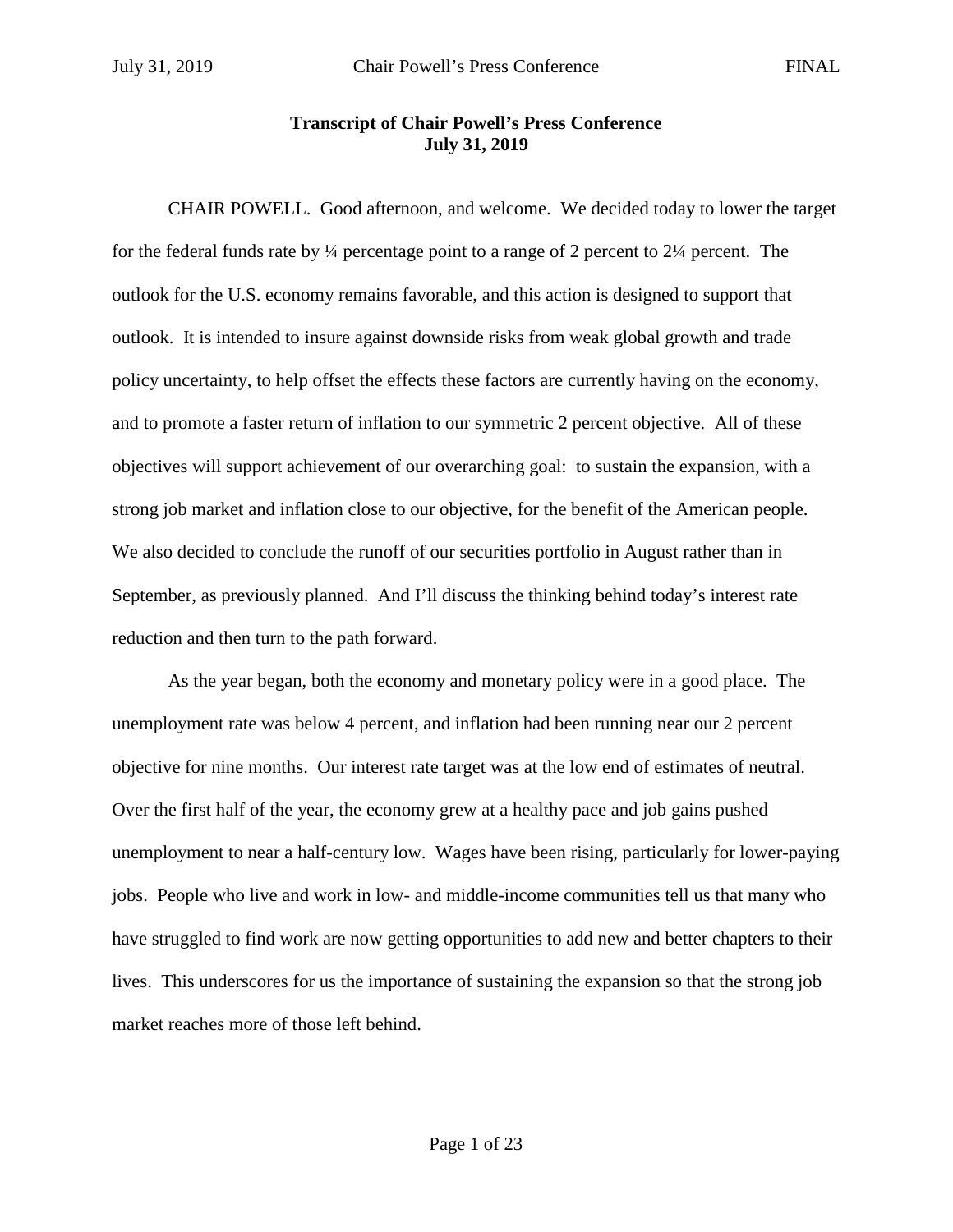Through the course of the year, weak global growth, trade policy uncertainty, and muted inflation have prompted the FOMC to adjust its assessment of the appropriate path of interest rates. The Committee moved from expecting rate increases this year to a patient stance about any changes and then to today's action. The median Committee participant's assessments of the neutral rate of interest and the longer-run normal rate of unemployment have also declined this year, reinforcing the case for a somewhat lower path for our policy rate. These changes in the anticipated path of interest rates have eased financial conditions and have supported the economy.

At our June meeting, many Committee participants saw that the case for lowering the federal funds rate had strengthened, but the Committee wanted to get a better sense of the overall direction of events. Since then, we have seen both positive and negative developments. Job growth was strong in June and, looking through month-to-month fluctuations, the data point to continued strength. We expect job growth to be slower than last year but above what we believe is required to hold the unemployment rate steady.

GDP growth in the second quarter came in close to expectations. Consumption supported by rising incomes and high household confidence—is the main engine driving the economy forward. But manufacturing output has declined for two consecutive quarters, and business fixed investment fell in the second quarter. Foreign growth has disappointed, particularly in manufacturing and notably in the euro area and China. In response to this weakness, many central banks around the world are increasing policy accommodation or contemplating doing so. After simmering early in the year, trade policy tensions nearly boiled over in May and June but now appear to have returned to a simmer. Looking through this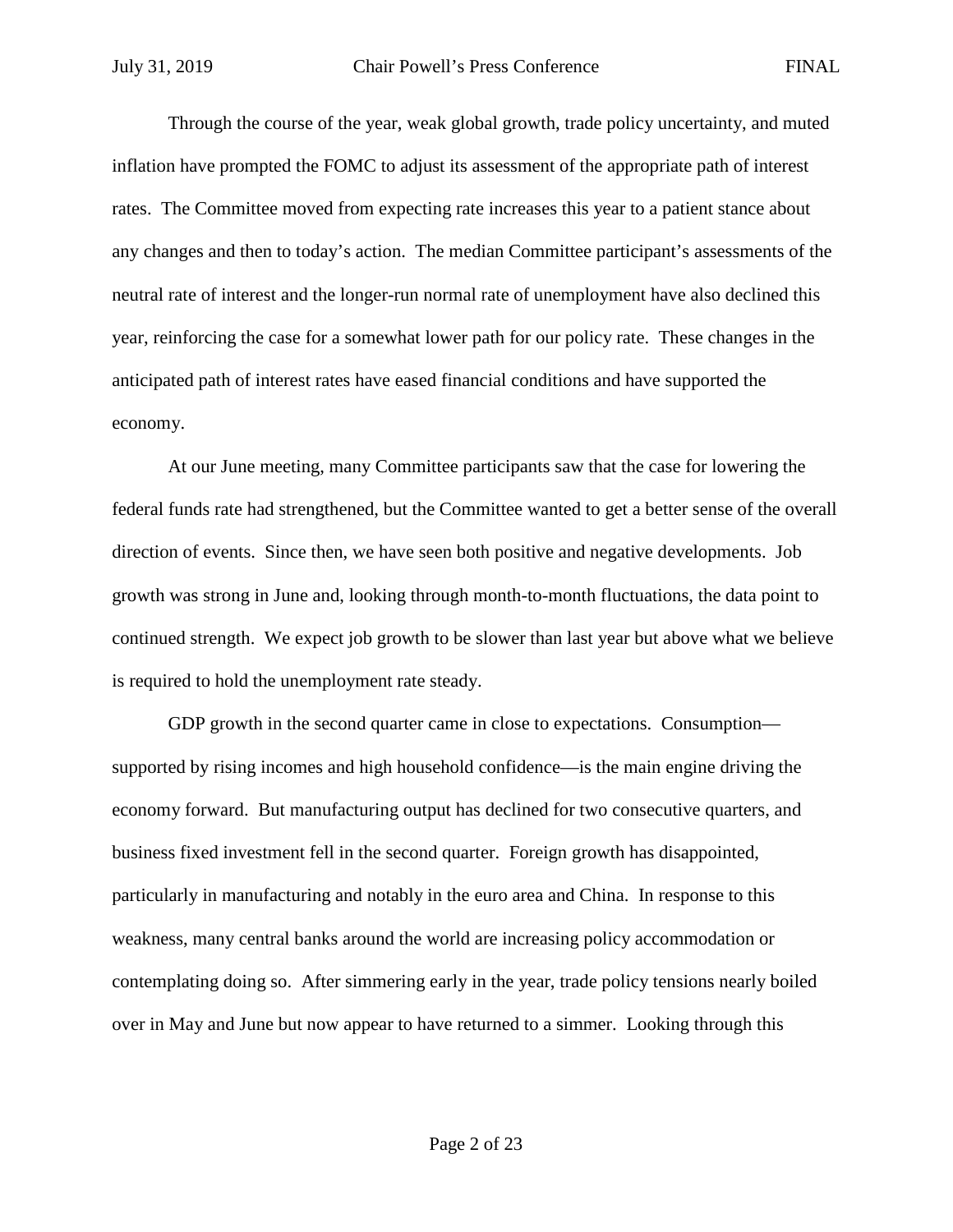variability, our business contacts tell us that the ongoing uncertainty is making some companies more cautious about their capital spending.

The domestic inflation shortfall has continued. Core inflation, which excludes food and energy prices and is a better gauge of future developments than is total inflation, has run at 1.6 percent over the past 12 months. We continue to expect that inflation will return over time to 2 percent. But domestic inflation pressures remain muted, and global disinflationary pressures persist. Wages are rising, but not at a pace that would put much upward pressure on inflation. We are mindful that inflation's return to 2 percent may be further delayed, and that continued below-target inflation could lead to a worrisome and difficult-to-reverse downward slide in longer-term expectations.

So taking all of that on board, the Committee still sees a favorable baseline outlook. Over the year, however, incoming information on global growth, trade policy uncertainty, and muted inflation have led the Committee to gradually lower its assessments of the path of policy interest rate that would best support that outlook. Today, we judge that those factors warrant the policy adjustment I described: "As the Committee contemplates the future path of the target range for the federal funds rate, it will continue to monitor the implications of incoming information for the economic outlook and will act as appropriate to sustain the expansion, with a strong labor market and inflation near its symmetric 2 percent objective."

Thank you. I am happy to take your questions.

JEANNA SMIALEK. Hi, Chair Powell. Jeanna Smialek with the *New York Times.* Per your statement here, I guess the question is, is there any reason to believe that a 25 basis point cut is going to be sufficient to expediently return inflation to your 2 percent target? And, if not,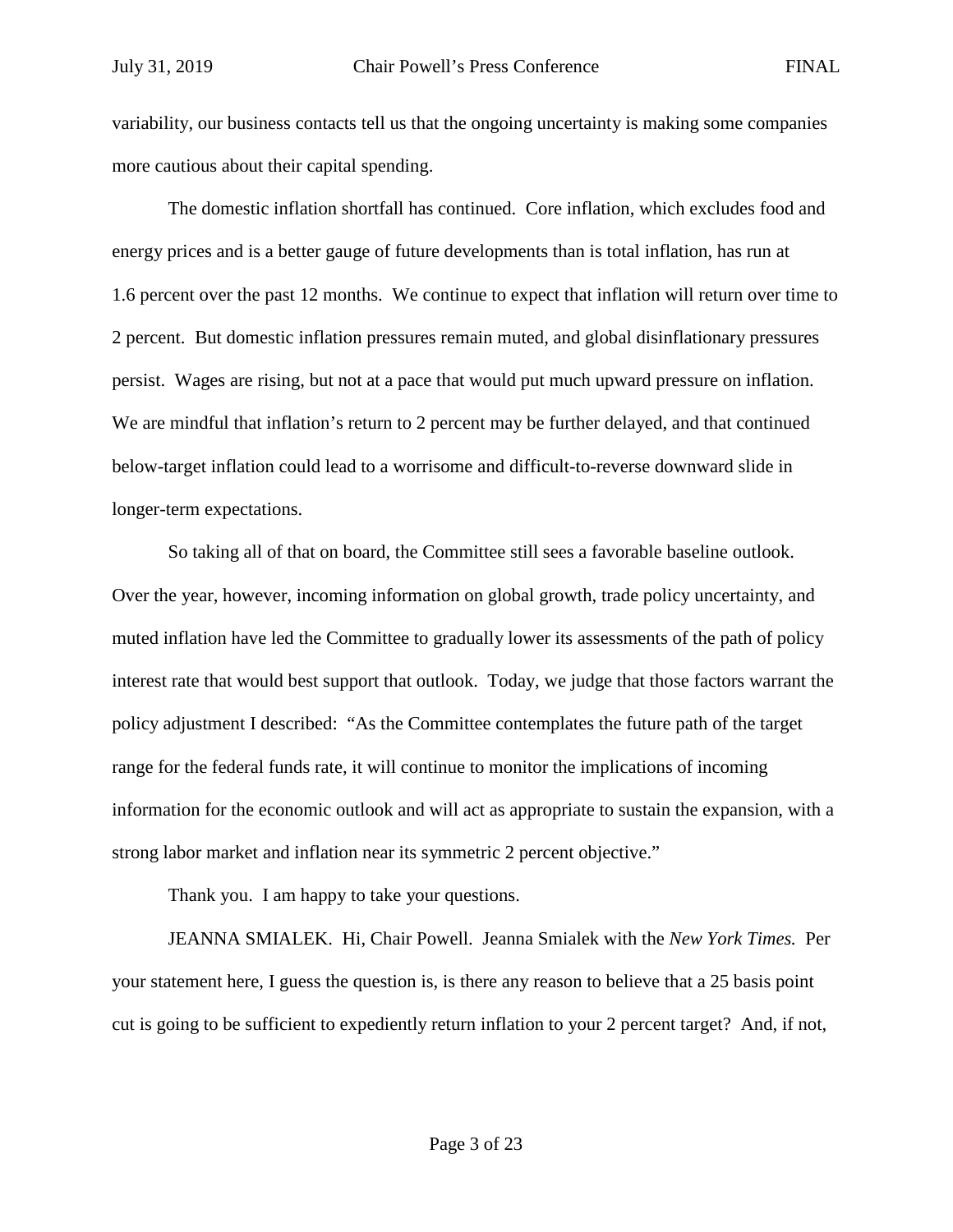what are you going to be looking at to convince you that you need to cut rates again? What is the hurdle rate there?

CHAIR POWELL. So I think you have to look at not just the 25 basis point cut, but look at the Committee's actions over the course of the year. As I noted in my opening statement, we started off expecting some rate increases, we moved to a patient setting for a few months, and now we've moved here. I think what you've seen over the course of the year is, as we've moved to a more accommodative policy, the economy has actually performed just about as expected with that gradually increasing support. And I think—I wouldn't take credit for all of that, but I do think that increasing policy support has kept the economy on track and kept the outlook favorable.

In terms of the rest of your question, the Committee is really thinking of this as a way of adjusting policy to a somewhat more accommodative stance to further the three objectives that I mentioned: to insure against downside risks, to provide support to the economy, that those factors are—where factors are pushing down on economic growth, and then to support inflation. So we do think it will serve all of those goals, but again, we're thinking of it as essentially in the nature of a midcycle adjustment to policy.

MICHAEL MCKEE. Michael McKee from Bloomberg Television and Radio. There's a perception out there that perhaps, in this case, the Fed is something of a hammer in search of a nail, because the latest consumer spending reports, as you suggested, don't seem to show any kind of demand problem in the U.S. And when you look at mortgage rates, auto lending rates, they've all come down. And so, wondering exactly what problem lower capital costs will solve.

CHAIR POWELL. So, you're absolutely right. The—the performance of the economy has been reasonably good. The position of the economy is as close to our objectives as it's been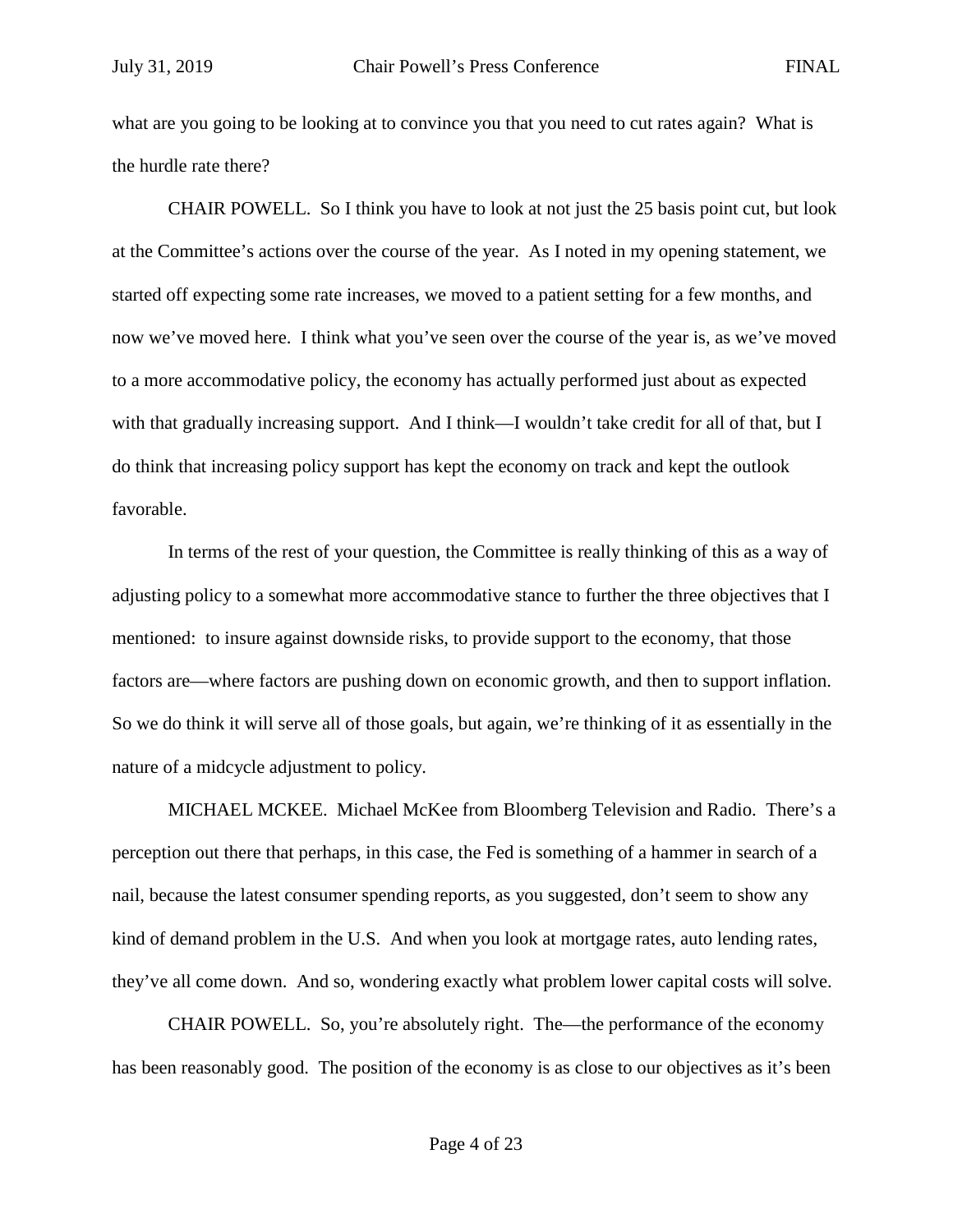in a long time, and the outlook is also good. What we've been monitoring since the beginning of the year is, effectively, downside risks to that outlook from weakening global growth, and we see that everywhere: weak manufacturing, weak global growth now, particularly in the European Union and China. In addition, we see trade policy developments, which at times have been disruptive and then have been less so, and also inflation running below target. So we see those as threats to what is clearly a favorable outlook, and we see this action as designed to support them and keep that outlook favorable. And, frankly, it is a continuation of what we've been doing all year to provide more support against those very same risks.

MICHAEL MCKEE. But the follow-up question is, how does it do that? How does cutting interest rates lower—or, how does cutting interest rates keep that going, since the cost of capital doesn't seem to be the issue here?

CHAIR POWELL. You know, I—I really think it does, and I think the evidence of my eyes tells me that our policy does support—it supports confidence, it supports economic activity, household and business confidence, and through channels that we understand. So it will lower borrowing costs. It will—and it will work. And I think you see it. Since—you know, since we noted our vigilance about the situation in June, you saw financial conditions move up, and you saw—I won't take credit for the whole recovery, but you saw financial conditions move up. You see confidence, which had troughed in June—you saw it move back up. You see economic activity on a healthy basis. It just—it seems to work through confidence channels as well as the mechanical channels that you are talking about.

HEATHER LONG. Hi, Heather Long from the *Washington Post.* You always say that the Fed is data dependent, and much of the data that we've seen since the June meeting has surprised to the upside or at least been in line with expectations. Can you give us a sense of how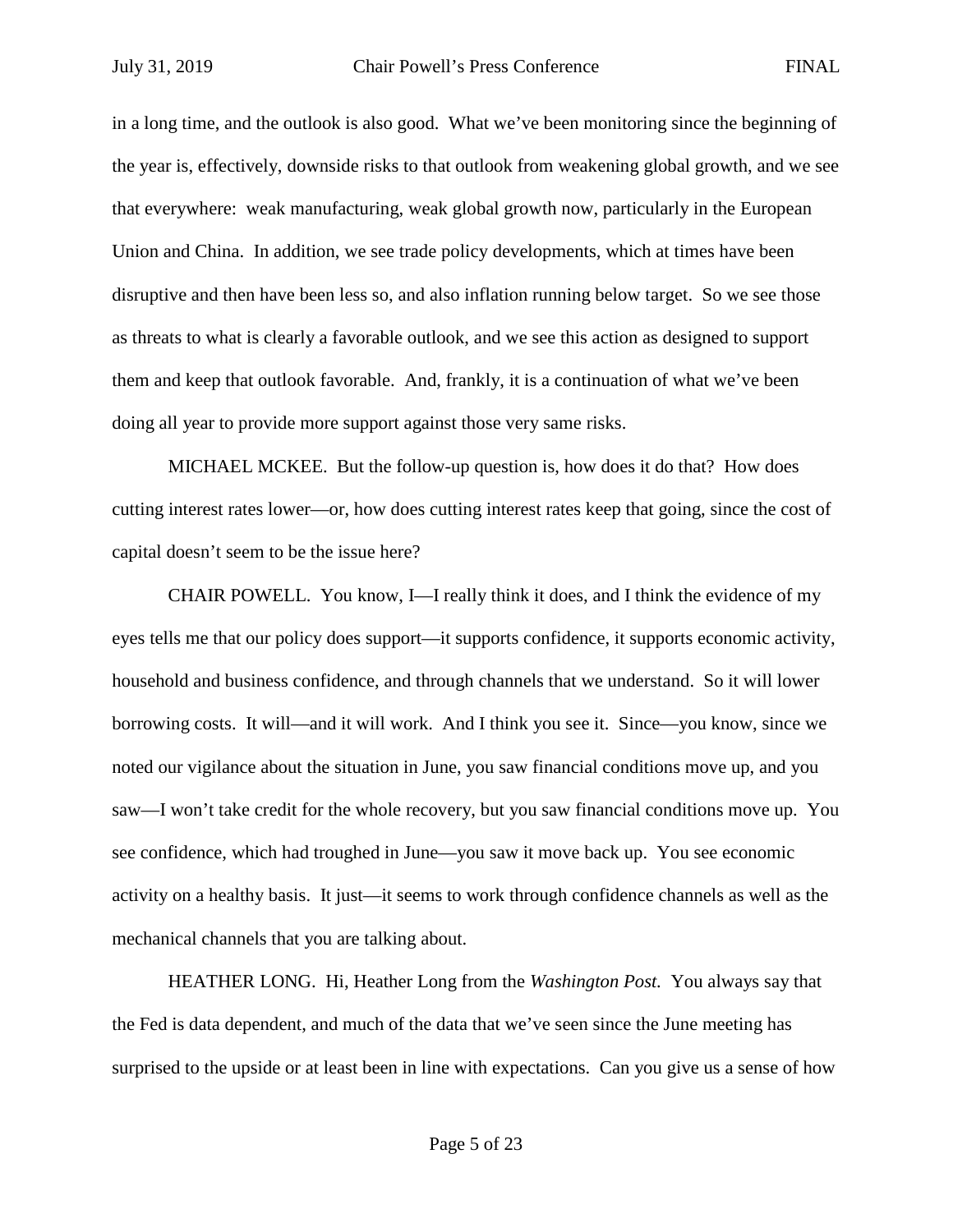that better-than-expected data impacted the FOMC's thinking? And if we keep seeing these upside surprises, does that change or evolve any FOMC thinking going forward?

CHAIR POWELL. So, yes. I mean, I think we—of course, you know, what we do at every meeting, as I noted, is, we do a deep dive into U.S. economic activity and global activity and, certainly, carefully went through U.S. economic activity, which there has been some positive and some negative, but, overall, the U.S. economy has shown resilience during the intermeeting period. But, again, the—the issue is more the downside risks and then the shortfall in inflation, and we're trying to address those.

So, in addition, going forward, I would say, we're going to be monitoring those same things. We'll be monitoring the evolution of trade uncertainty, of global growth, and of low inflation. And we'll also, of course, be watching the performance of the U.S. economy. As I mentioned, it had shown some resilience here to those issues, and we'll be putting all of that together, and that's how we'll be thinking about policy going forward.

STEVE LIESMAN. Steve Liesman, CNBC. I just want to follow up on that. Would you say we're sort of—you guys have gotten into a new regime here? This is sort of an insurance cut and not a data-dependent cut? And are we now more in the realm of watching headlines of trade talks than we are watching unemployment rate and inflation numbers, or—and growth numbers? What—how do we know what you're going to do next, and why now in this new regime?

CHAIR POWELL. Yes. So I gave three reasons for what we did, and that is to insure against downside risks to the outlook from weak global growth and trade tensions. So that is—in a sense, that is a risk-management point, and that is a bit of insurance. But we also feel like weak global growth and trade tensions are having an effect on the U.S. economy. You see it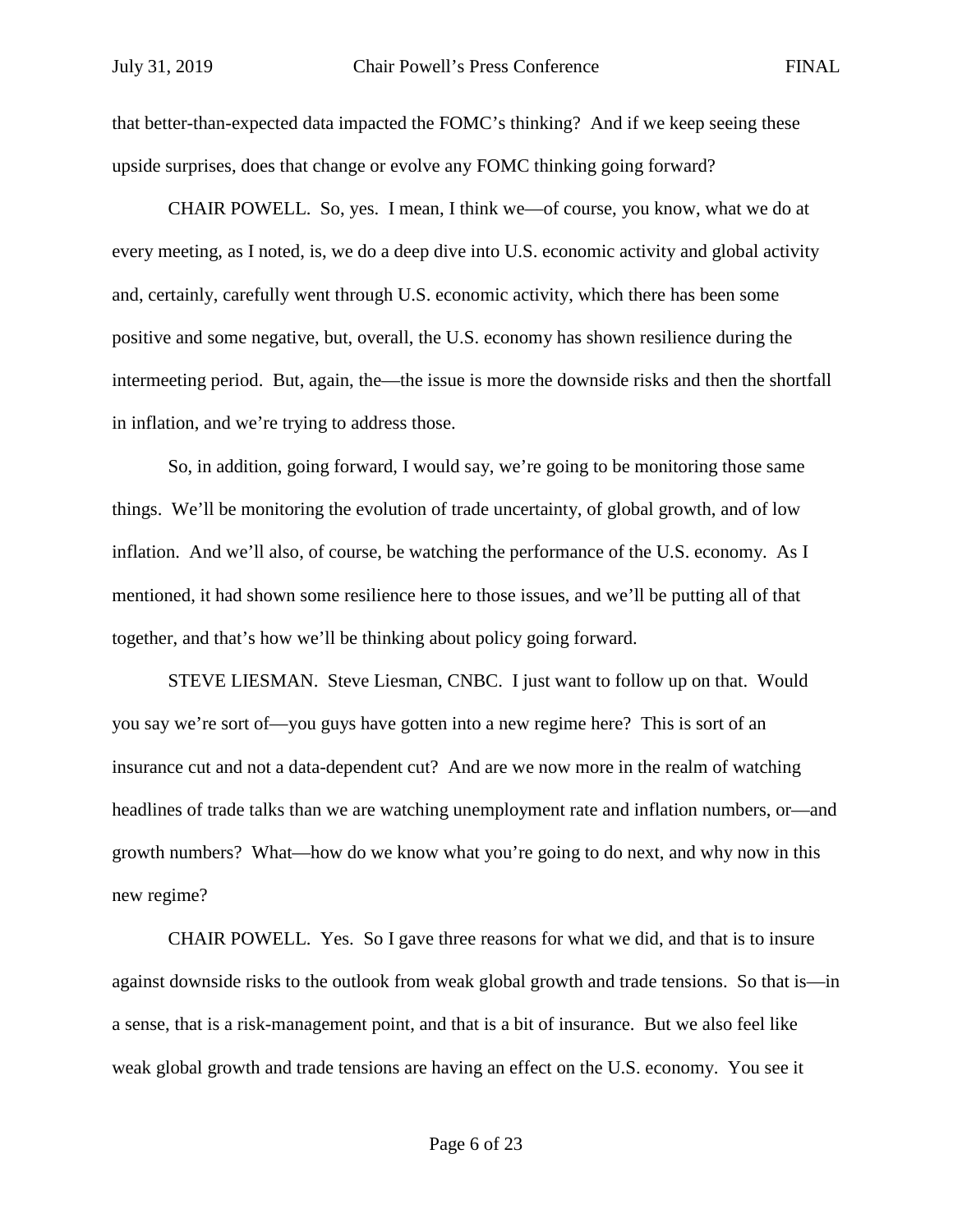now in the second quarter: You see weak investment, you see weak manufacturing—so support demand there and also to support return of inflation to 2 percent. But there's definitely an insurance aspect of it.

Trade is unusual. We don't—you know, the thing is, there isn't a lot of experience in responding to global trade tensions. So it is a—it's something that we haven't faced before and that we're learning by doing. And it is not—it's not exactly the same as watching global growth, where you see growth weakening, you see central banks and governments responding with fiscal policy, and you see growth strengthening, and you see a business cycle. With trade tensions which do seem to be having a significant effect on financial market conditions and on the economy—they evolve in a different way, and we have to follow them.

And, by the way, I want to be clear here. We play no role whatsoever in assessing or evaluating trade policies other than as—as trade policy uncertainty has an effect on the U.S. economy in the short and medium term. We're not in any way criticizing trade policy. That's really not our job.

NICK TIMIRAOS. Thank you. Nick Timiraos of the *Wall Street Journal.* So, Chair Powell, you and your colleagues have offered three reasons to cut rates: a lower neutral rate that may have made policy a little bit tighter than anticipated, the global slowdown and the darker risk picture from the trade tensions, and this desire to re-center inflation and inflation expectations. I wonder, which of those factors, if any, weighs most heavily on you? And, more importantly, is a ¼ point cut really going to address all of that, let alone any one of those?

CHAIR POWELL. So I actually think different people have different—different weightings has been my experience on those things. You mentioned lower r\*, trade slowdown and I would actually add, lower natural rate of unemployment too has moved down, all of which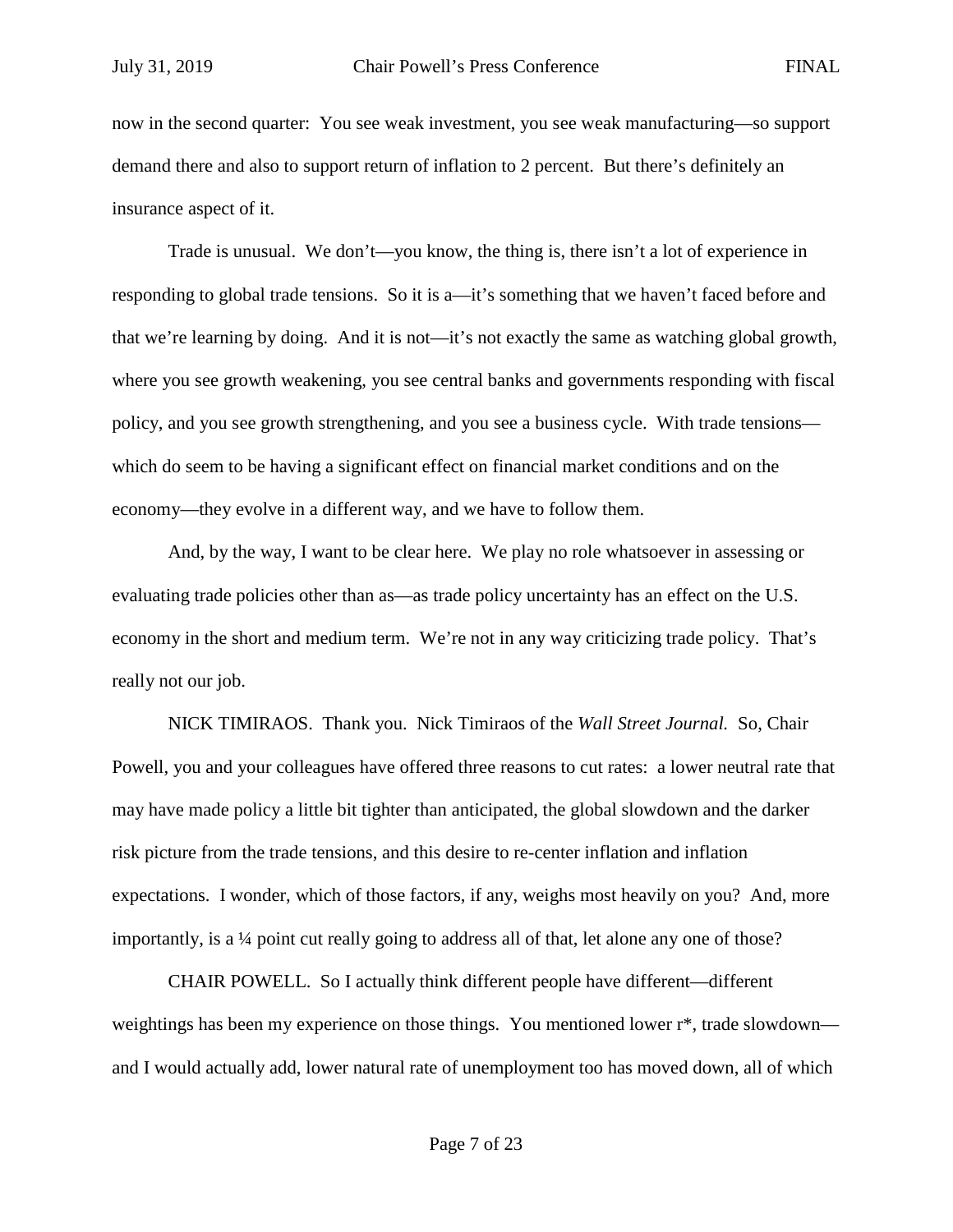kind of point to more accommodation. So, again, I don't think asking about a  $\frac{1}{4}$  point is really the right question. I think you have to look back over the course of the year and see the Committee moving away from rate increases to a neutral posture to, now, a rate cut.

So I think we've been providing—and that affects the forward rate path, and it affects financial conditions, and financial conditions affect the economy. You see an economy which is actually performing pretty well. Growth in the first half of this year is about the same as it was in all of '18 and actually a little better than our forecast for growth in 2019—at the end of 2019. So I think, in a way, that's monetary policy working. And, again, I wouldn't just look at the 25 basis point cut as the right question.

NICK TIMIRAOS. If I could follow up, I guess in May—in May it seemed as if you were setting a higher bar to cut rates: There would need to be a deterioration in the outlook. In June, you seemed to suggest that if the outlook didn't improve, there might be a rate cut. Where is that bar right now, because I think there's some confusion about how the Committee is responding.

CHAIR POWELL. Yes. So we, as we noted—we noted at the bottom of the statement that language, which really says how we're thinking about it. So it says, as we're contemplating the future path of the target range for the federal funds rate, we'll continue to monitor the implications of incoming information—and it talks about that language. So, you know, I can't all I can tell you is, we'll be looking at weak global growth. We'll be looking very carefully to see how that's happening.

And I think you see—you learn—every cycle you learn about these things. So we will see whether growth is picking up, whether it's bottoming out. We'll see that picture. We'll also see on trade. You know, we're going to be seeing—I think we've learned a lot on trade in this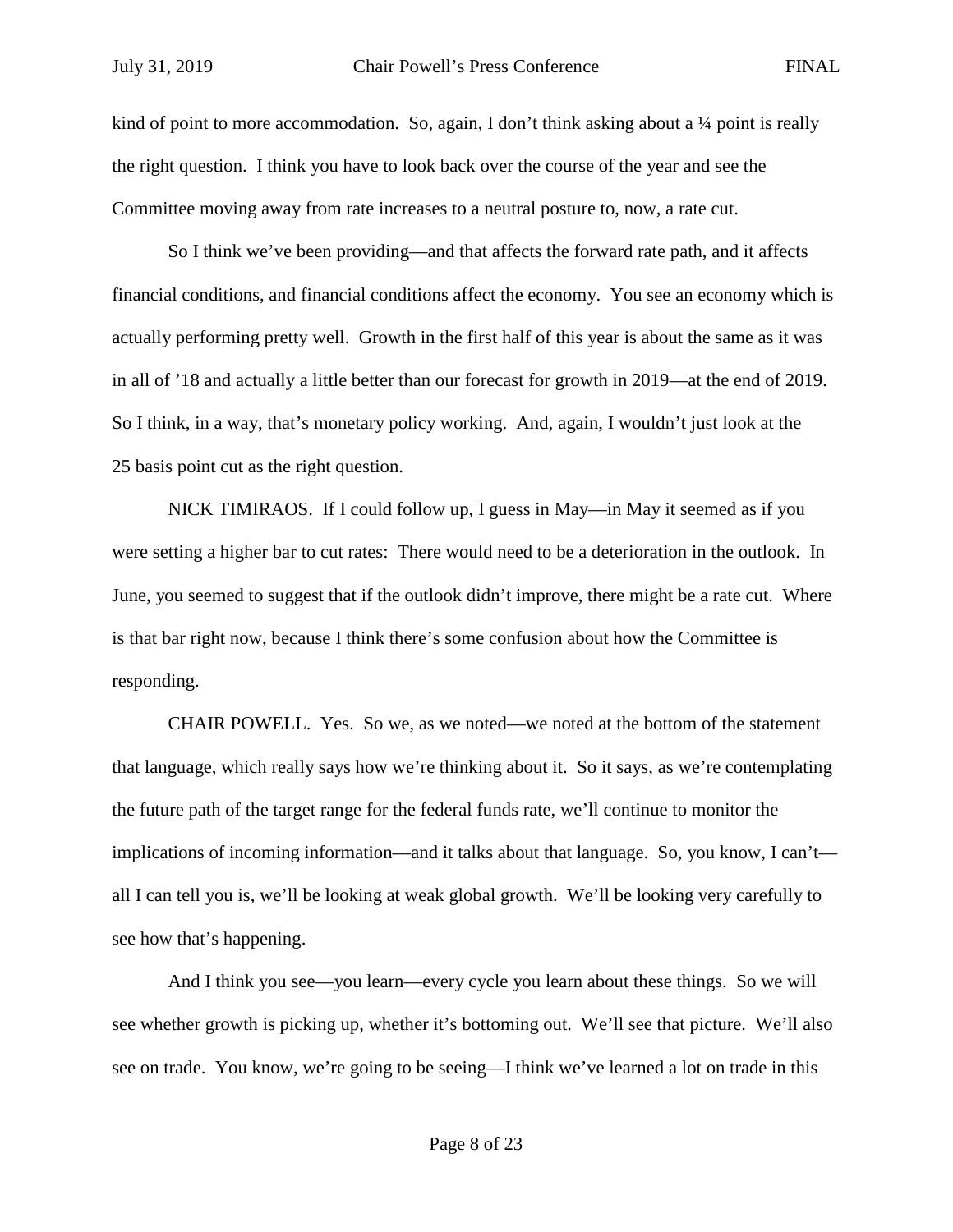cycle. I think we'll continue to learn more, and on inflation we will. So, in addition, the U.S. economy itself is—the performance of the U.S. economy will enter into that. So I would love to be more precise, but with trade, it is a factor that we have to assess in kind of a new way. Those are the things that we'll be looking at, and—you know, in making our decisions going forward.

EDWARD LAWRENCE. Edward Lawrence with Fox Business Network. So a rate hike last December was seen by some economists and the St. Louis Fed president, James Bullard, as a step too far. Now the Fed's waited about seven months for a rate cut. You said today you were concerned about downside risks. So could some of the weakness on the business side, with that fixed investment and the sluggish side on the business side, be because the Fed waited so long? I want to get your thoughts on that and talk about why you feel that this nudge is the right level.

CHAIR POWELL. Yes. So we don't hear that from businesses. They don't come in and say, "We're not investing because, you know, the federal funds rate is too high." I haven't heard that from a business. What you hear is that demand is weak for their products. You see manufacturing being weak all over the world. Investment—business investment is weak. And I wouldn't lay all of that at the door of trade talks. I think there's a—there's a global business cycle happening with manufacturing and investment, and that's—that's been, you know, definitely a bigger factor than, certainly, we expected late last year. I think global—global growth started to slow down in the middle of last year, but that has gone on to a greater extent. And, by the way, trade policy uncertainty has also been, I think, more elevated than we anticipated.

In terms of, is this the—we believe this is the right move for today, and we think it's—we think it will serve the three ends that I mentioned. And I've already gone over how we're thinking about going forward.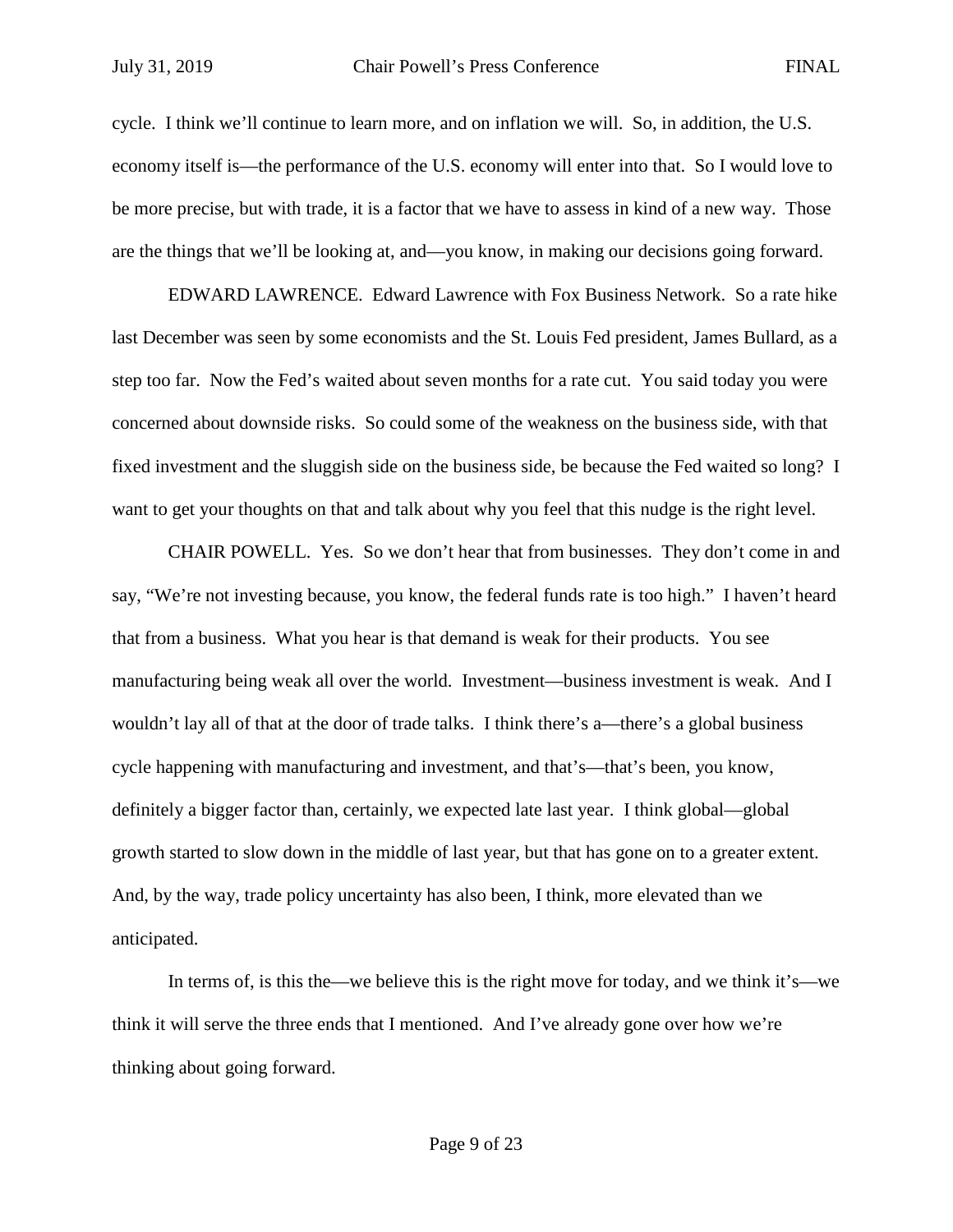ANN SAPHIR. Ann Saphir with Reuters. You called it "a midcycle adjustment to policy." And, I mean, what should we take this to mean, and what message do you mean to send with this move today about future rate moves?

CHAIR POWELL. Well, the sense of that is—I mean, that refers back to other times when the FOMC has cut rates in the middle of a cycle. And I'm contrasting it there with the beginning—for example, the beginning of a lengthy cutting cycle.

ANN SAPHIR. So we're not at the beginning of a lengthy cutting cycle?

CHAIR POWELL. That is not—that's not what we're seeing now. That's not our perspective now or outlook.

JAMES POLITI. Hi there. Are there any circumstances under which you would decide to pause—pause at one interest rate cut, today's interest rate cut, and not—not, not go ahead with further monetary easing at this stage? Or are you predicting that, you know, once you've embarked on this easing, you will have to at least move by one more notch going forward?

CHAIR POWELL. You know, so our policy is—will depend on the implications of incoming data for the economic outlook as well as evolving risks to that outlook. And so we're going to be monitoring the implications of incoming information for the outlook, as I mentioned. And, so I—that's really where I would leave you with that.

VICTORIA GUIDA. Hi. Victoria Guida with Politico. On capital, Vice Chairman Quarles has said that the level of capital requirements that exists right now are such that it's basically like the countercyclical capital buffer is already turned on, and that he would like the ability to be able to turn it down in a downturn. I was wondering if you agreed with that.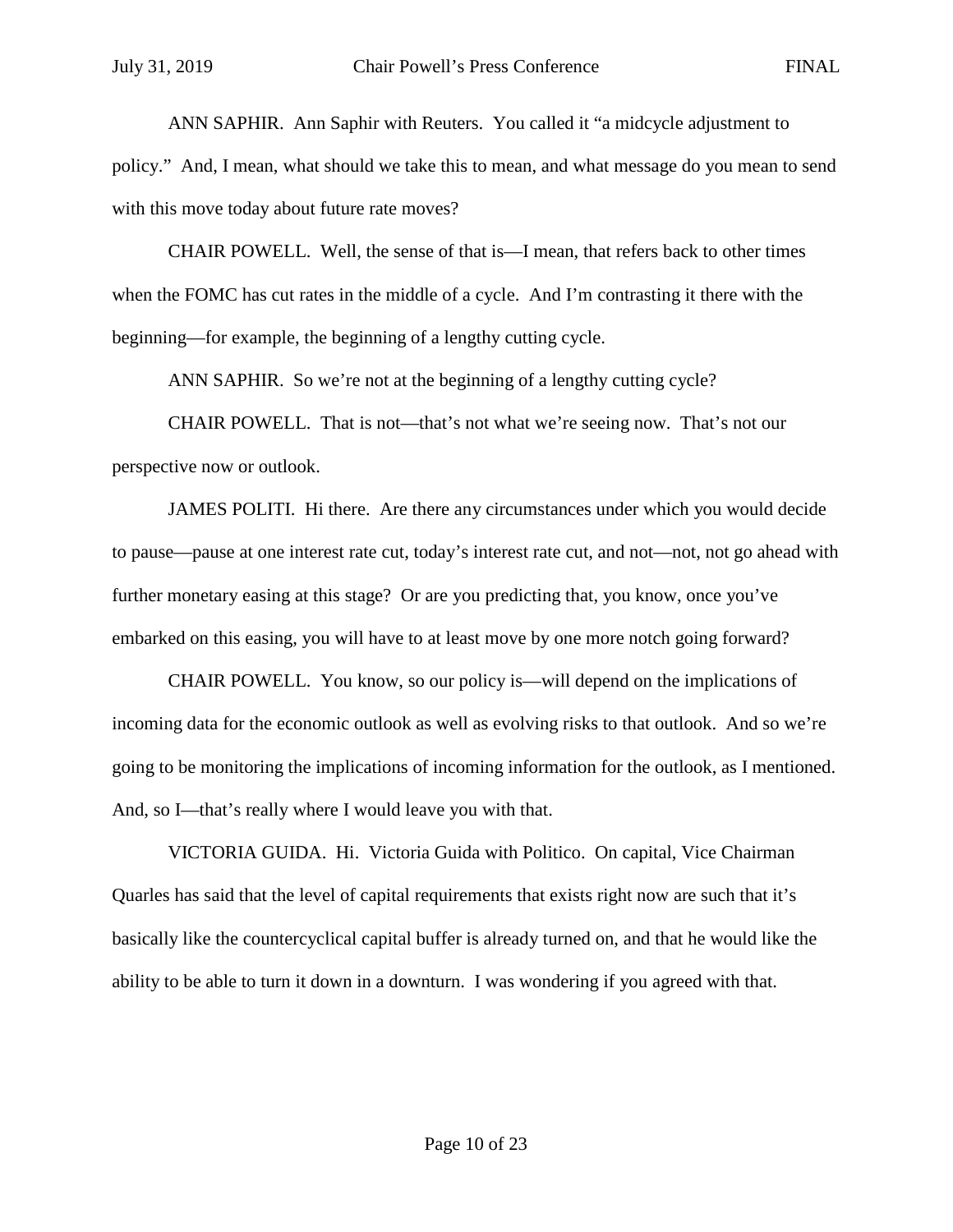And then, also, just quickly, on real-time payments—larger banks have suggested that if the Fed built its own system, that would be a bait-and-switch, because the Fed asked—or called for a private-sector system. Do you think that that is a fair assessment?

CHAIR POWELL. Okay. So, on the first, I would say that I view the level of capital requirements and the level of capital in the system as being about right. I do agree with that. The idea that you're talking about is one that's—that Vice Chair Quarles has talked about. It's a—it's one under consideration. The idea being, in a sense, we've chosen, in the United States, to have high through-the-cycle capital requirements by doubling the SIFI surcharge, which is the surcharge that the largest banks have in their capital requirements. We've, in effect, already put in place substantial countercyclical buffers. And so, conceptually, you can think of—I'm not saying it's the same thing as a countercyclical capital buffer.

So that's—that's really the point—is that we don't rely—our system doesn't rely on our ability—it doesn't mainly rely on our ability to identify the right time in the cycle to trigger a countercyclical tool. We rely on through-the-cycle, always-on high capital and liquidity requirements. And I think that's a good thing to do. The idea of putting it in place so you can cut it, that's something some other jurisdictions have done, and it's worth considering. I think the United Kingdom, in particular, has a countercyclical capital buffer that's always on, but the one point of it is that you can cut when there's a downturn and therefore give the banks more room. So this isn't something we've decided to do. It's just under consideration.

In terms of the real-time payment system, your second question, so this is something we—the United States is far behind other countries in terms of having real-time payments available to the general public. The Fed, really, coming out of the Reserve System—the Reserve Banks and the Board together—convened all of the stakeholders around the table to talk about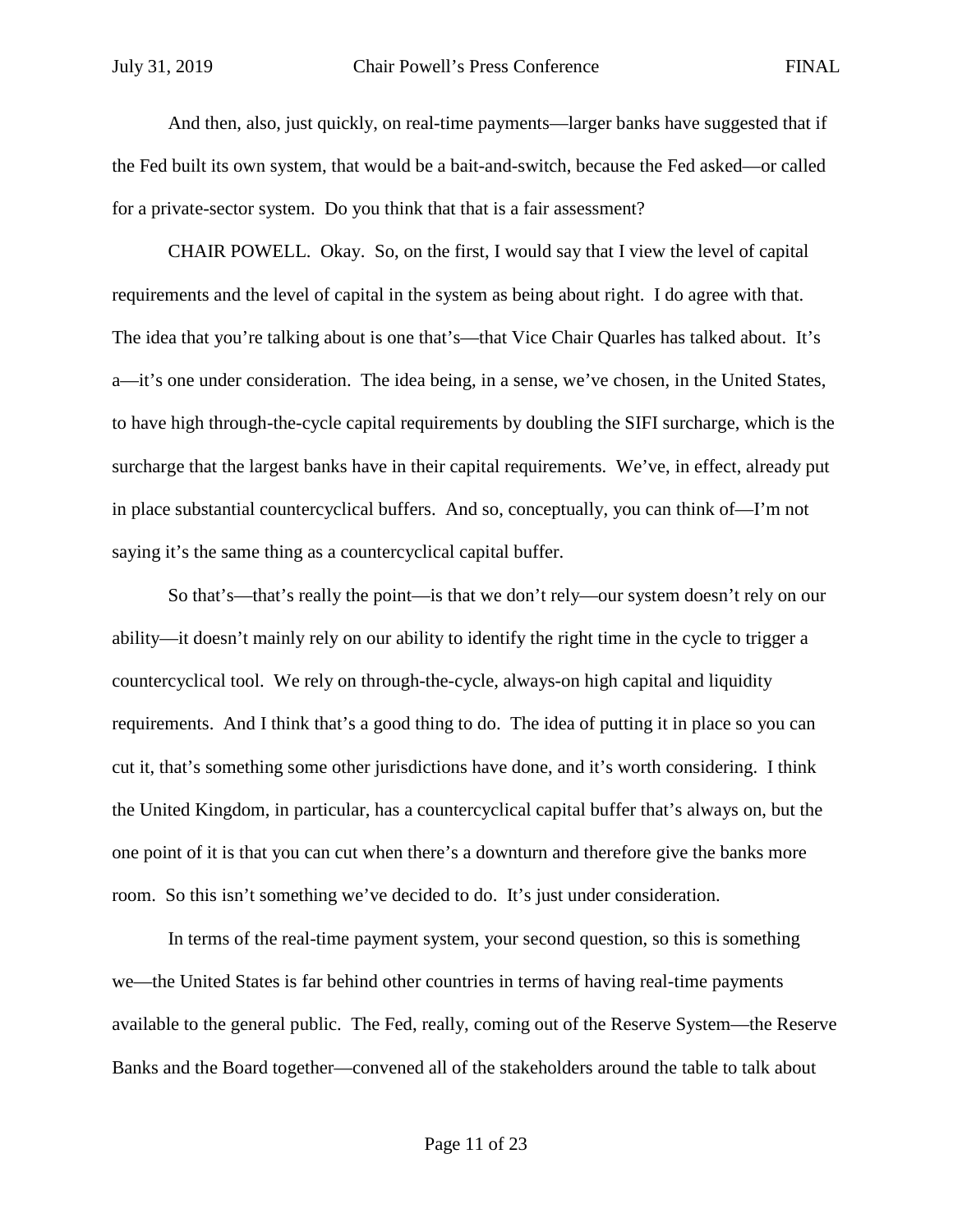how we can move forward. This is consumer groups, technology companies, banks, card companies—pretty much all of the groups who would be interested—and worked on a project for several years. And one of the things that came out of that was a recommendation that the Fed should build a 24 x 7 x 365 real-time settlement system to solve that problem—to address that problem.

We put out a proposal in October of last year about, you know, should we do this, and we got quite a lot of comments. They were overwhelmingly favorable. And I would point out that in our payment system, in many places, the Fed operates alongside private-sector operators—for example, in wholesale payments, in ACH, and in check—so it wouldn't be unusual or out of keeping with—with how we've done things in the past. We have not made a decision on this, but it's something we're looking at carefully and something I do expect we'll make a decision on soon.

CRAIG TORRES. Craig Torres from Bloomberg. I'm trying to parse what you're saying here. On the one hand, you say the policy tilt in the statement has eased financial conditions, and that's helping the economy. In that tilt, market participants are interpreting this language, "will act as appropriate," as still being in the statement. And, on the other hand, you say it's not the start of a—of an easing cycle. So what are you saying? Does that mean, you know, with one or two more cuts you'll be done, and this policy bias comes out of the statement? Or simply that this policy bias will come out of the statement sooner than market participants think?

CHAIR POWELL. So it is—as I mentioned, it's going to depend on the evolving data and the evolving risk picture. But as we look at the situation now and the outlook now, what we see is that it's appropriate to make an adjustment in policy to a somewhat more accommodative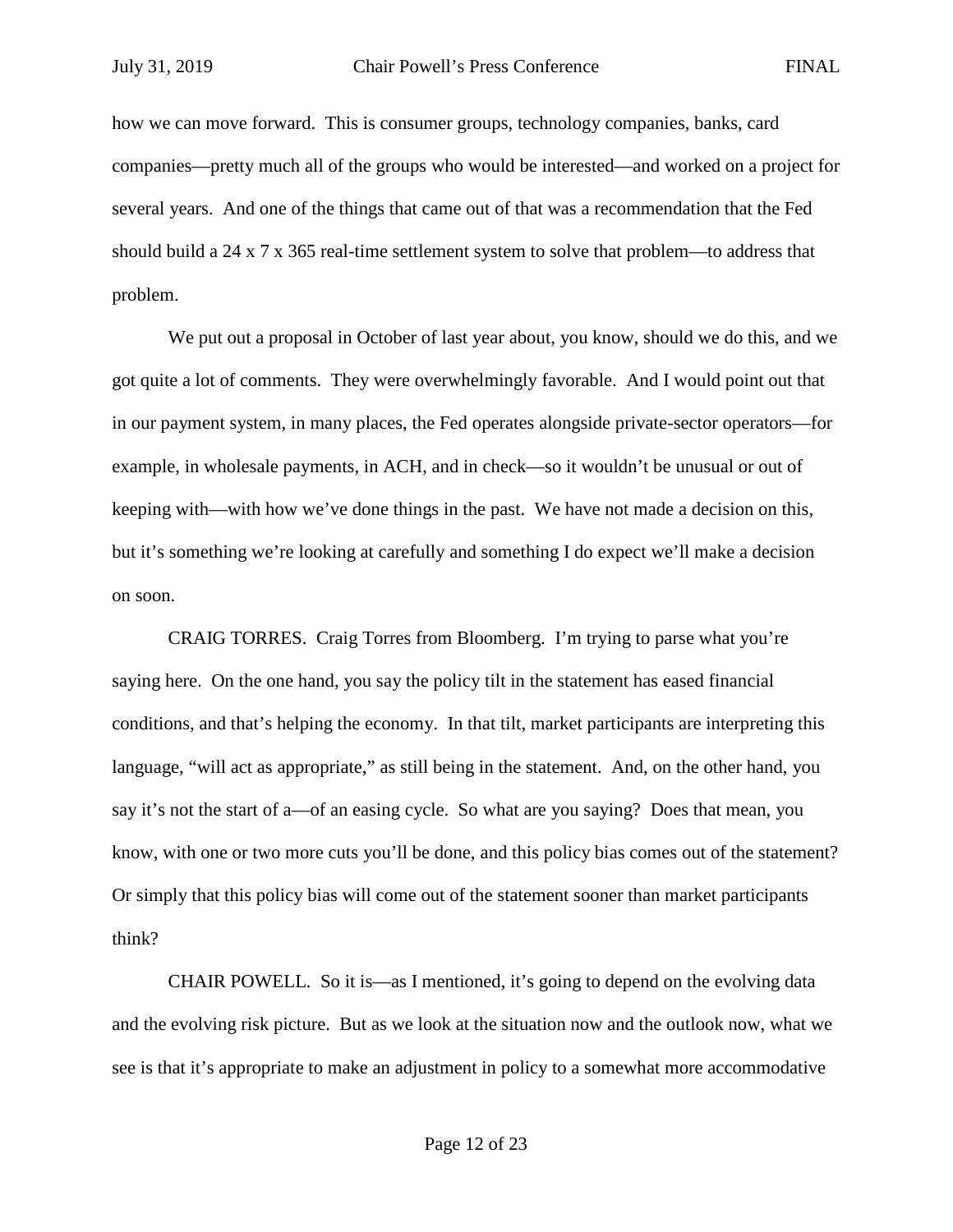stance. That's what we're seeing. And that's what we're going to be looking—you know, we'll be looking at incoming data, at all of the—at the risks that I mentioned, and the performance of the U.S. economy, and at low inflation. We'll be looking at that to make our decisions going forward.

SCOTT HORSLEY. Thank you, Mr. Chairman. Scott Horsley for NPR. You've talked a number of times about the people who feel like they are just recently getting to the punchbowl 10 years into this expansion. Can you elaborate a little bit on how this rate cut is expected to help them?

CHAIR POWELL. Well, I think the best thing for people who are—who are feeling that—and we are getting lots of feedback from people who work and live in low- and moderateincome communities to the effect that they're now feeling the recovery, and, in fact, they haven't felt a better labor market in anybody's memory, so this is great to hear. And I guess my view is, the best thing we can do for those people is to sustain the expansion, keep it going, and that's one of the overarching goals of—of this move and all of our policy moves. There really is no reason why the expansion can't keep going. Inflation is not troublingly high. If you look at the—at the U.S. economy right now, there's no sector that's booming and therefore might bust. You have a fairly well-balanced, in a sense, economy.

Now, the engine, though, is really a consumer economy, which is 70 percent of the economy. The manufacturing economy—the investment and manufacturing part of the economy—is more or less not—not growing much. It's at a healthy level but not growing much. So—and we hope to help that with this rate cut. But, I would say, overall, we're trying to sustain the expansion and keep, you know, close to our statutory goals, which are maximum employment and stable prices.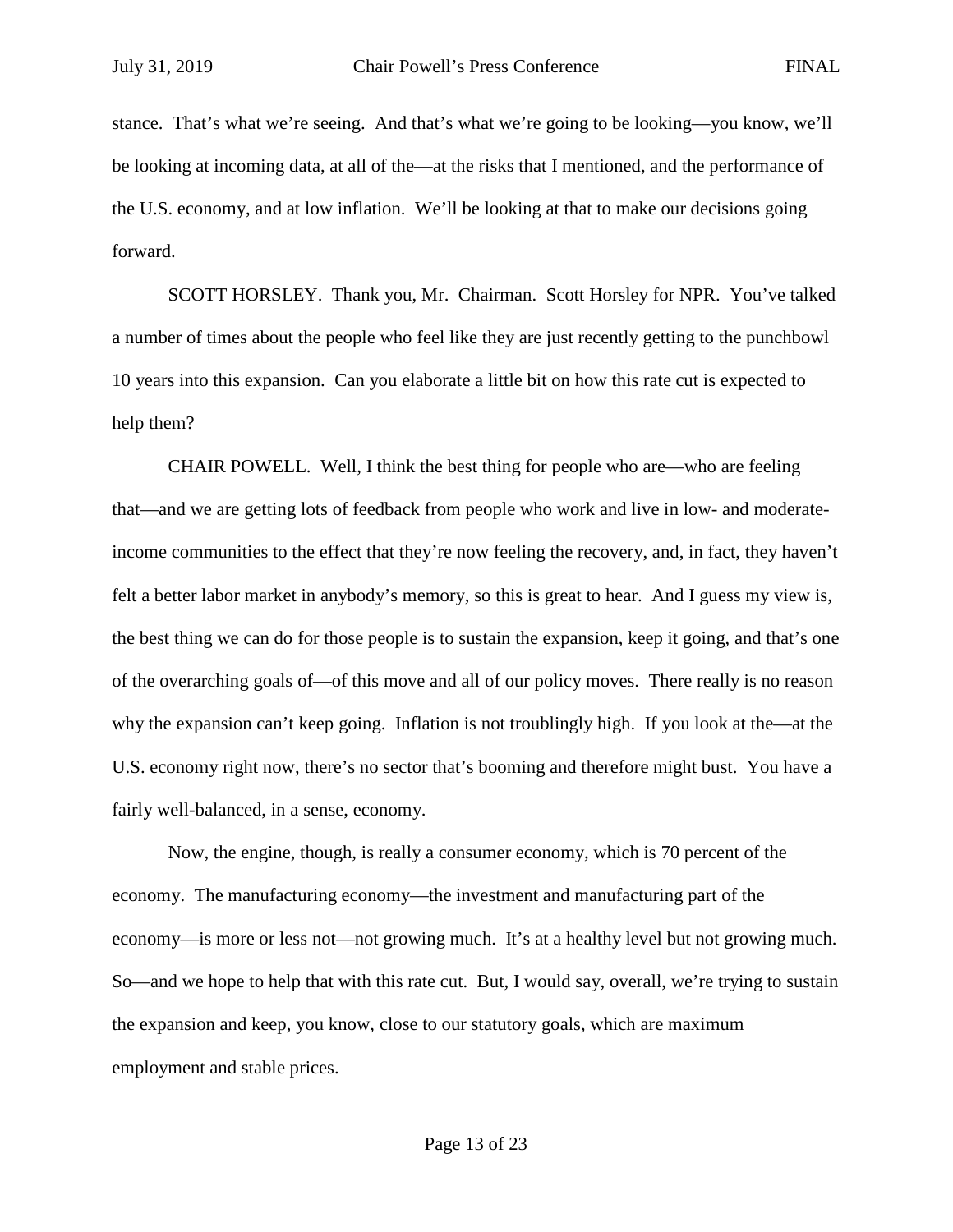DONNA BORAK. Chairman Powell, Donna Borak with CNN. The President has repeatedly called for this rate hike and for the Fed to end the runoff of its balance sheet. What do you say to those that say that the Fed gave into what the President wanted today? And could you also elaborate a little bit further on why the Fed decided to speed up its balance sheet runoff two months earlier today?

CHAIR POWELL. So I gave my—my reasons for—our reasons, really—for doing this. And, you know, just to touch on that again, this action is designed to insure against downside risks to the outlook from weak global growth and trade tensions, offset the negative effect that those factors are already having, and promote a faster return of inflation to 2 percent. That's what we've been talking about all year long, and we've gradually moved our policy in the direction of more accommodation. I think what you see is an economy that has reacted well to that. So that's what we're doing, and that's why we're doing it.

We never take into account political considerations. There's no place in our discussions for that. We also don't conduct monetary policy in order to prove our independence. We conduct monetary policy in order to—to move as close as possible to our statutory goals, and that's what we're always going to do. We're always going to use our tools that way. And then, at the end, we'll—you know, we'll live with the results.

In terms of the balance sheet, that was really just a matter of simplicity and consistency. Really nothing more to it than that.

GREG ROBB. Thank you, Chairman Powell. Greg Robb from MarketWatch. I was wondering—we weren't in the room, but I think it's a fair assumption to know that the two dissenters probably spoke about financial stability concerns. So I was wondering if you could talk about what you—what was your response to them when those concerns were raised? I've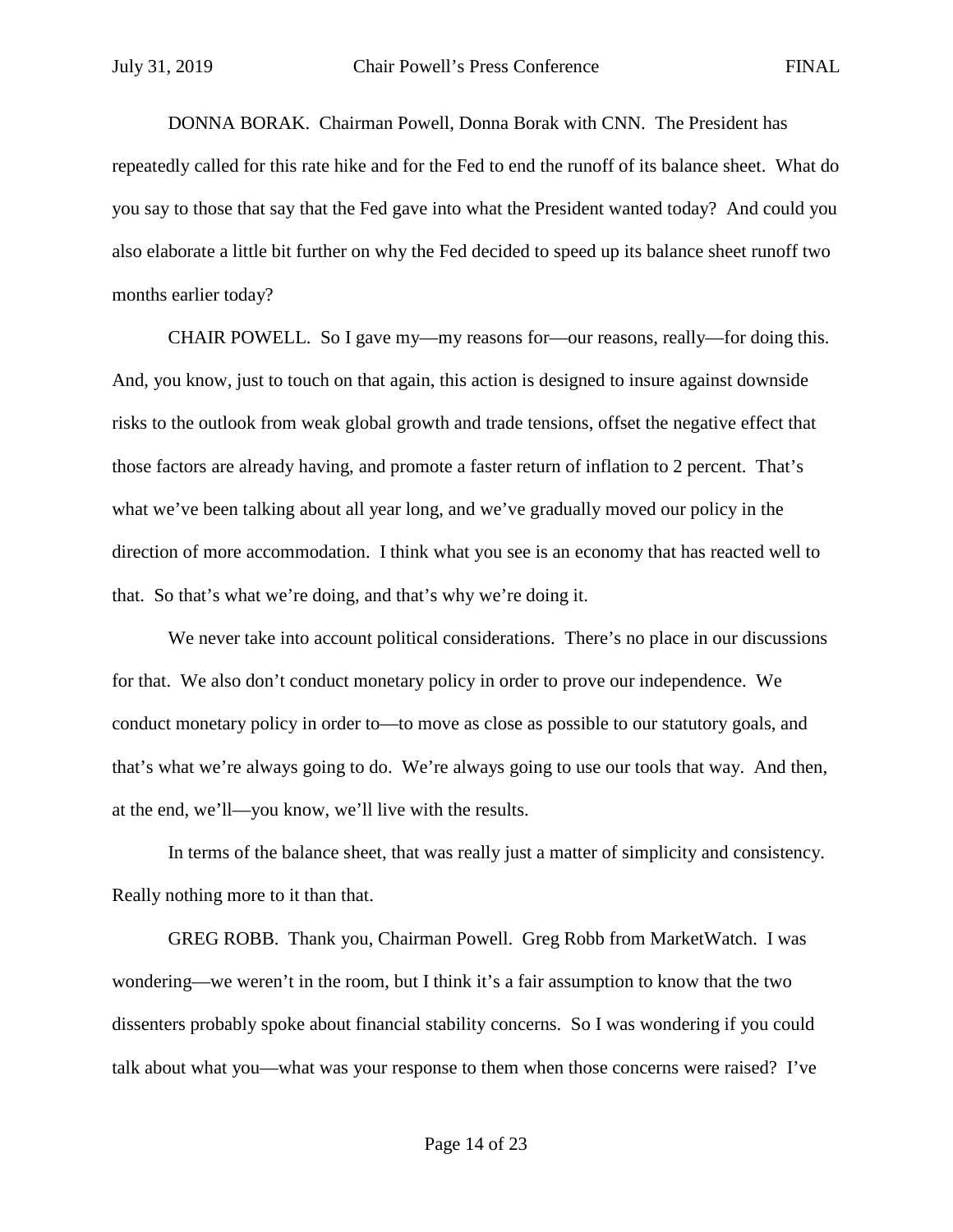collected a couple of things from the IMF, and the Bank of International Settlements said that it's just—when you have low rates, you just get more debt in the economy, and that there's also this feeling that it makes it harder to raise rates. So could you talk about that? Thank you.

CHAIR POWELL. Yes. So, first, let me say—I'll just speak for myself, but I understand those concerns very well. I do. I've—you know, I've studied them, I've spoken about them, and I take them very seriously. But as I look at today's situation, I don't see them as a reason not to take this action today. I just don't think—that would be my point. And one of the reasons why I think that is, if you look—if you look—so we have a financial stability framework now for the first time. Before the crisis, we didn't have this, but now we have it, and we publish it. And we look at, really, four big things so that we know we can—you know, the public can hold us accountable and compare us meeting to meeting, and—you know, and see whether we got this right, because it's transparent now.

But the four things we look at are valuation pressures. And we do see notable valuation pressures in some markets but, you know, honestly, not at a highly troubling level. In terms of household borrowing, household and business borrowing is the second thing. Households are in a very good shape overall. I'll come back to business borrowing. Leverage in the financial system is low, and funding risk is low. So, overall, staff's view has been—and my view has been—that if you look overall, financial stability vulnerabilities are moderate.

The place that gets all the attention right now—a lot of attention—is business borrowing, and we look very carefully at that. What's happening with business borrowing is, the loans have moved off the balance sheets of the banks and into market-based vehicles, which tend to be stably funded. But, nonetheless, it's clear that the highly leveraged business sector could act as an amplifier to a downturn. So we're watching that very carefully. But, again, I think if you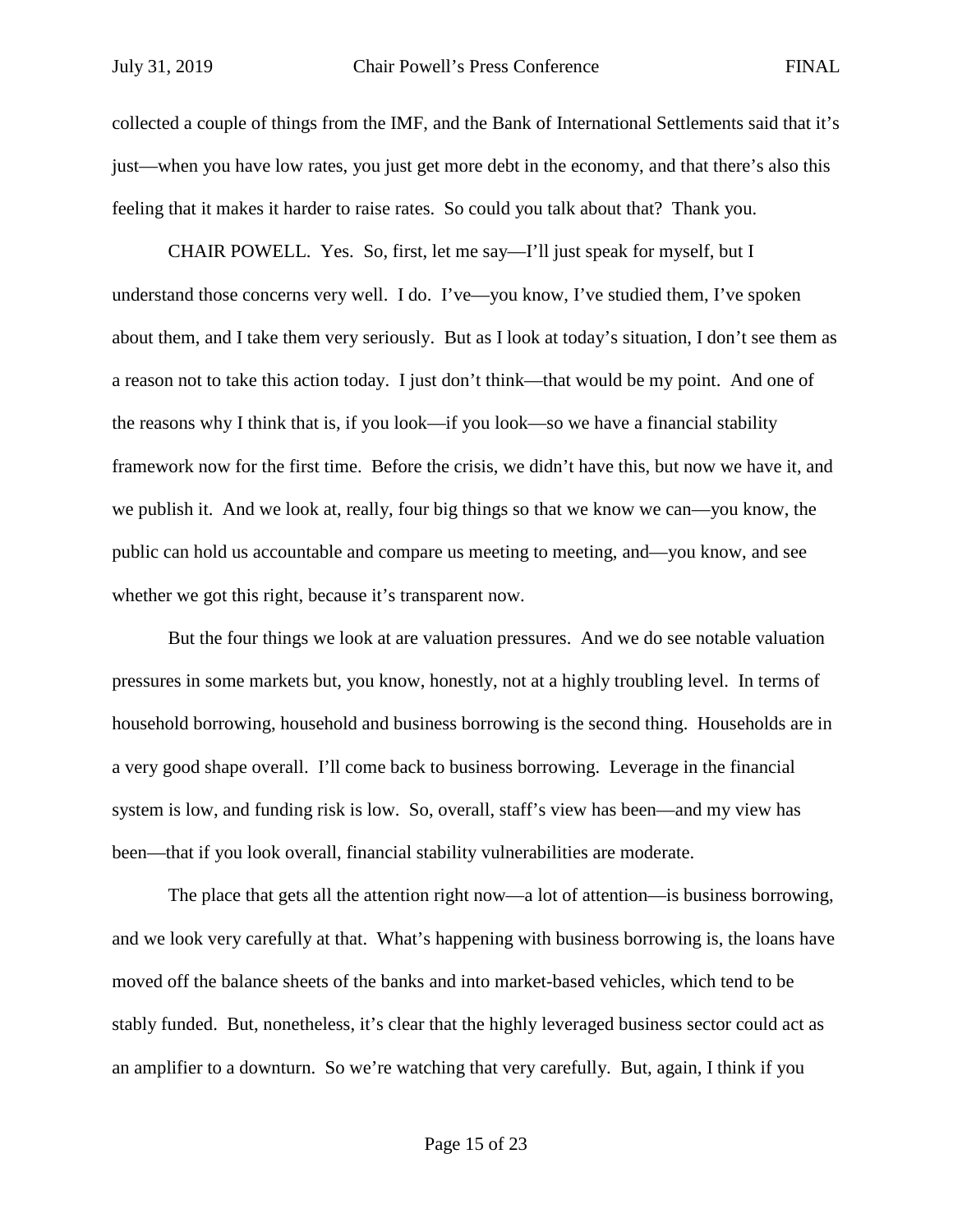look overall at the U.S. financial system, what you see is a high level of resilience—much higher than it was before the crisis—and that's something to take comfort from. And I think all of that gives us the ability to use monetary policy for its purposes and rely on supervisory and regulatory tools to—you know, to keep the financial system resilient.

GREG ROBB. So you're not doing something today for—to help today, and then it's going to cause problems down the road? You're not worried about that kind of dynamic?

CHAIR POWELL. There are very few things that I don't worry about at all. So, of course, of course, we monitor. We have—every quarter we have an extensive briefing on financial stability, and we had that yesterday. So we look at this on an ongoing basis. We have a great team. We liaise with central banks around the world. You know, one of my colleagues is the head of the Financial Stability Board globally, so we're very, very much monitoring these things all the time. And we worry about them all the time. We're always looking at the—we're looking for that thing that we may have missed a lot of the time. But the things we haven't missed, I think they paint a mixed picture, but not one that should prevent us from taking monetary policy actions that we think are appropriate to support the economy.

MARTIN CRUTSINGER. Marty Crutsinger, AP. You've talked in this press conference about being data dependent going forward, and that this is not the start of a series of rate cuts. But the financial markets seem to think that this is the start of a series of rate cuts, and they're predicting three, four cuts this year. Is this your effort to try to damp down that—that thing?

CHAIR POWELL. No. Let me be clear. What I said was, it's not—it's not the beginning of a long series of rate cuts. I didn't—I didn't say it's just one or anything like that. What I said is, when you think about rate-cutting cycles, they go on for a long time, and the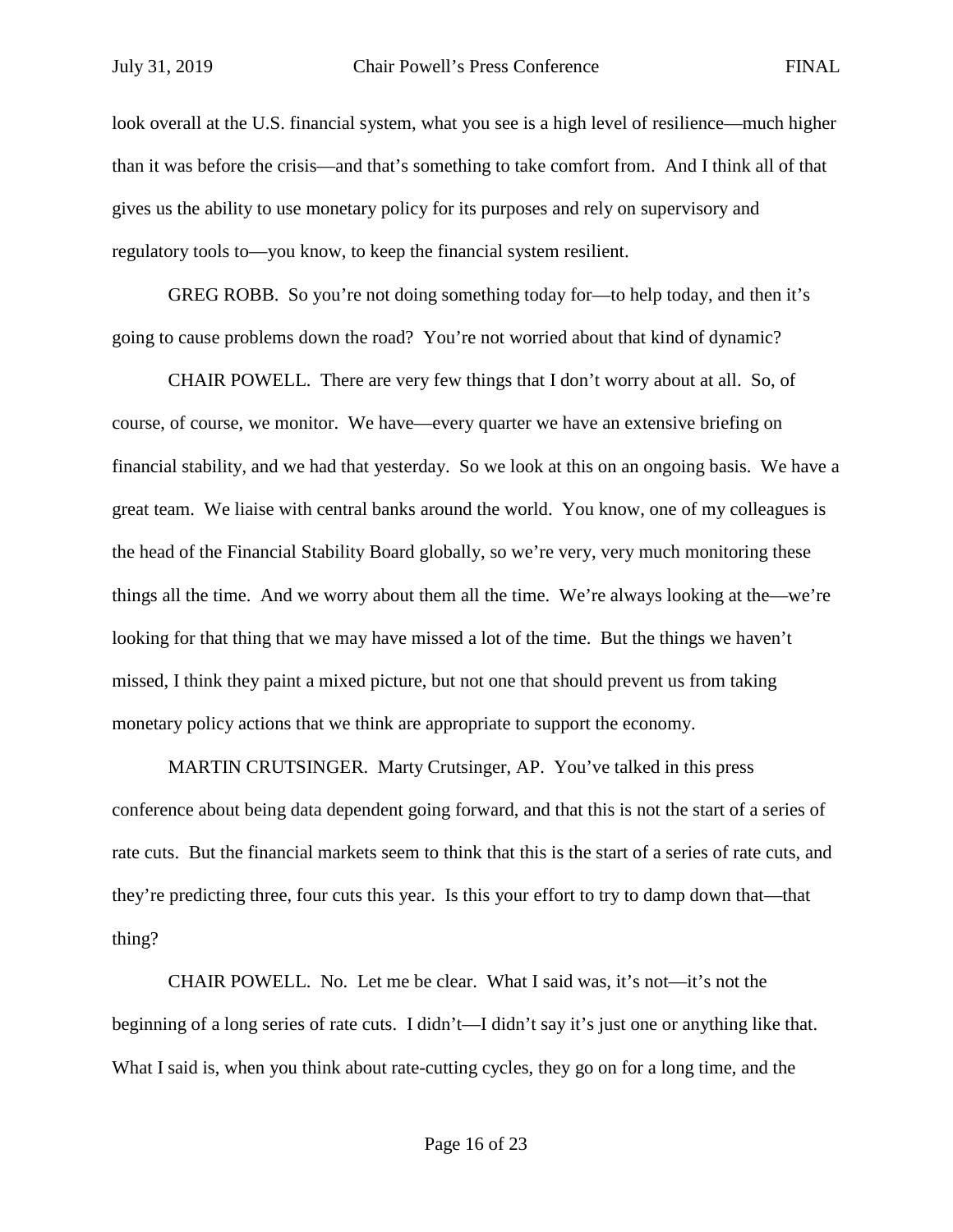Committee is not seeing that—not seeing us in that place. You would do that if you saw real economic weakness and you thought that the federal funds rate needed to be cut a lot. That's not what we're seeing. That's not what we're seeing.

What we're seeing is that it's appropriate to—to adjust policy to a somewhat more accommodative stance over time, and that's how we're looking at it. What I said was, it's not a long cutting cycle—in other words, referring to what we do when there's a recession or a very severe downturn. That's—that's really what I was ruling out. I think, if you look back at other midcycle adjustments, you'll see—you know, I don't know that they'll be, in the end, comparable or not, but you'll see examples of these.

DON LEE. Don Lee with the *L.A. Times.* You mentioned the difficulty of assessing trade tensions in the economic outlook. Could you say how much of a factor the U.S.–China trade conflict was in the Fed's decision to cut rates? And if the current stalemate and the threat of more tariffs continue, what would that mean for future interest rates and possible cuts?

CHAIR POWELL. So, you know, I wouldn't bring it down to any one trade thing or any one factor. I think we look at a broad range of factors, and trade uncertainty—trade policy uncertainty is one of them. That certainly includes the discussions with China, but I wouldn't—I wouldn't be able to tell you how much of it is due to that. And without knowing—you know, I think we—with trade, we have to react to the developments, and we don't know what they'll be, and so it's hard to exactly say. Certainly, we've seen, though, that when there's a sharp confrontation between two large economies, you can see effects on business confidence pretty quickly and on financial markets pretty quickly. We saw that in June. But then we saw them unwind after that, to some extent. You've seen it returning to—to a much lower temperature, I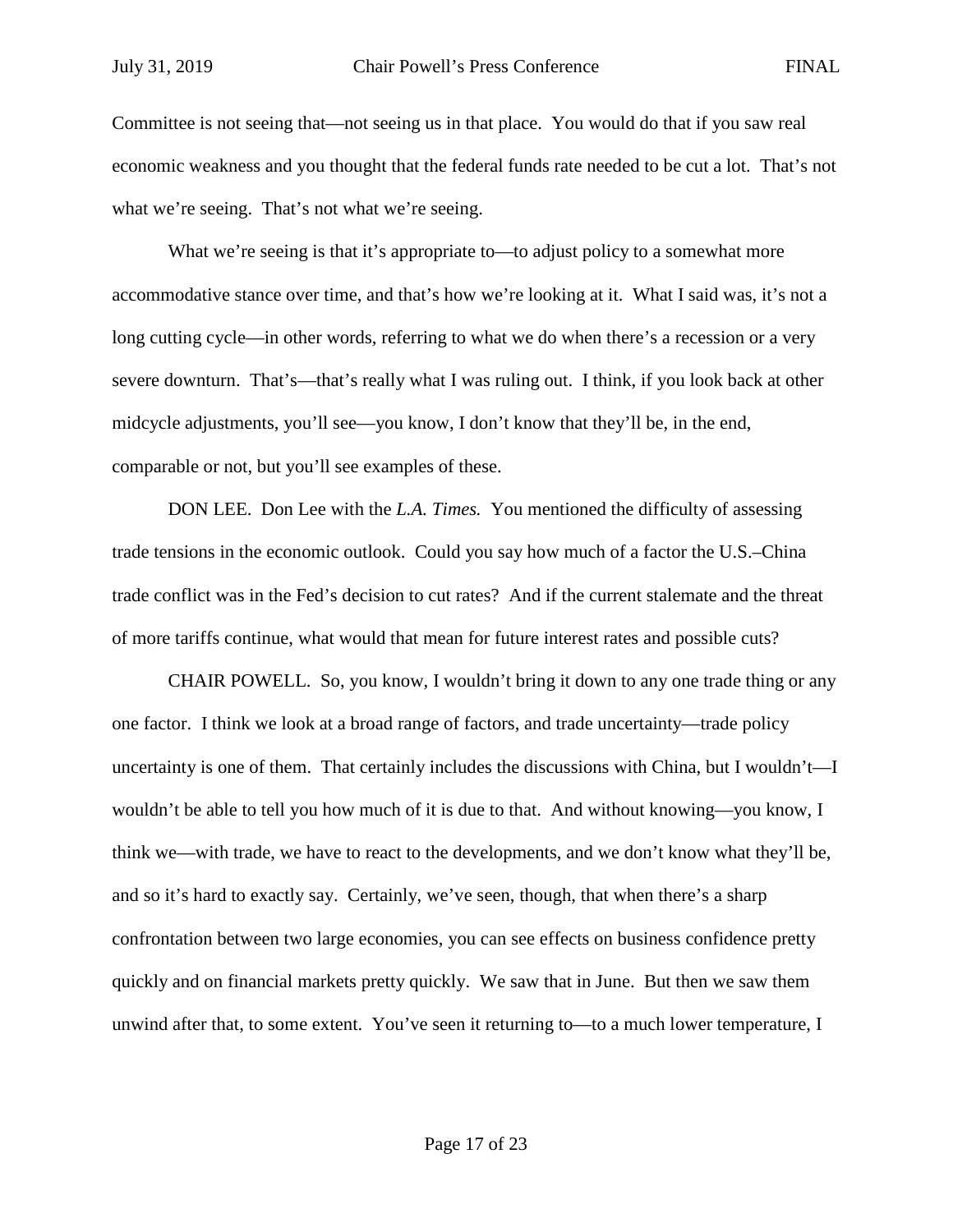think. Again, with—with trade policy, we're just going to be watching and trying to assess the implications for the—for the U.S. outlook.

DON LEE. How much of an effect could the tariffs have?

CHAIR POWELL. You know, the mechanical effects of the tariffs are quite small. They're not large as it relates to the U.S. economy. The real question is, what are the effects on the economy through the—through the confidence channel—business confidence channel? And, again, very, very hard to tease that out. I've seen some research, which—you know, which says that they are meaningful—meaningful effects on—on output. That's to say, not trivial. And I think that that sounds right, but it's quite hard to get—there is no way to get an accurate measure. You have to look at a range of estimates, and I think businesses will tell you that it's a factor, particularly businesses that have—manufacturing businesses that have supply chains that cross international borders will all tell you that it's been a challenge. Many of them have made adjustments, and they've gotten to a place where it's okay, but it's—it's been a challenge.

PAUL KIERNAN. Paul Kiernan from Dow Jones Newswires. Thanks for the question, Chairman. As the press conference—as this press conference has gone under way, markets have declined. The Dow is down as much as 400 points. What I'm hearing is a reluctance to provide more guidance around the future path of rates. And I'm wondering if that reflects a greater lack of consensus on the Committee. And, you know, how much consensus do you want to see around these decisions, and how split are people about this?

CHAIR POWELL. You know, you're right. There's a range of views on the Committee, and—but the Committee is unified, completely unified on our dedication to making the best policy decisions that we can make. And that means people have a responsibility to do their best thinking and to present that thinking, and I wouldn't have it any other way.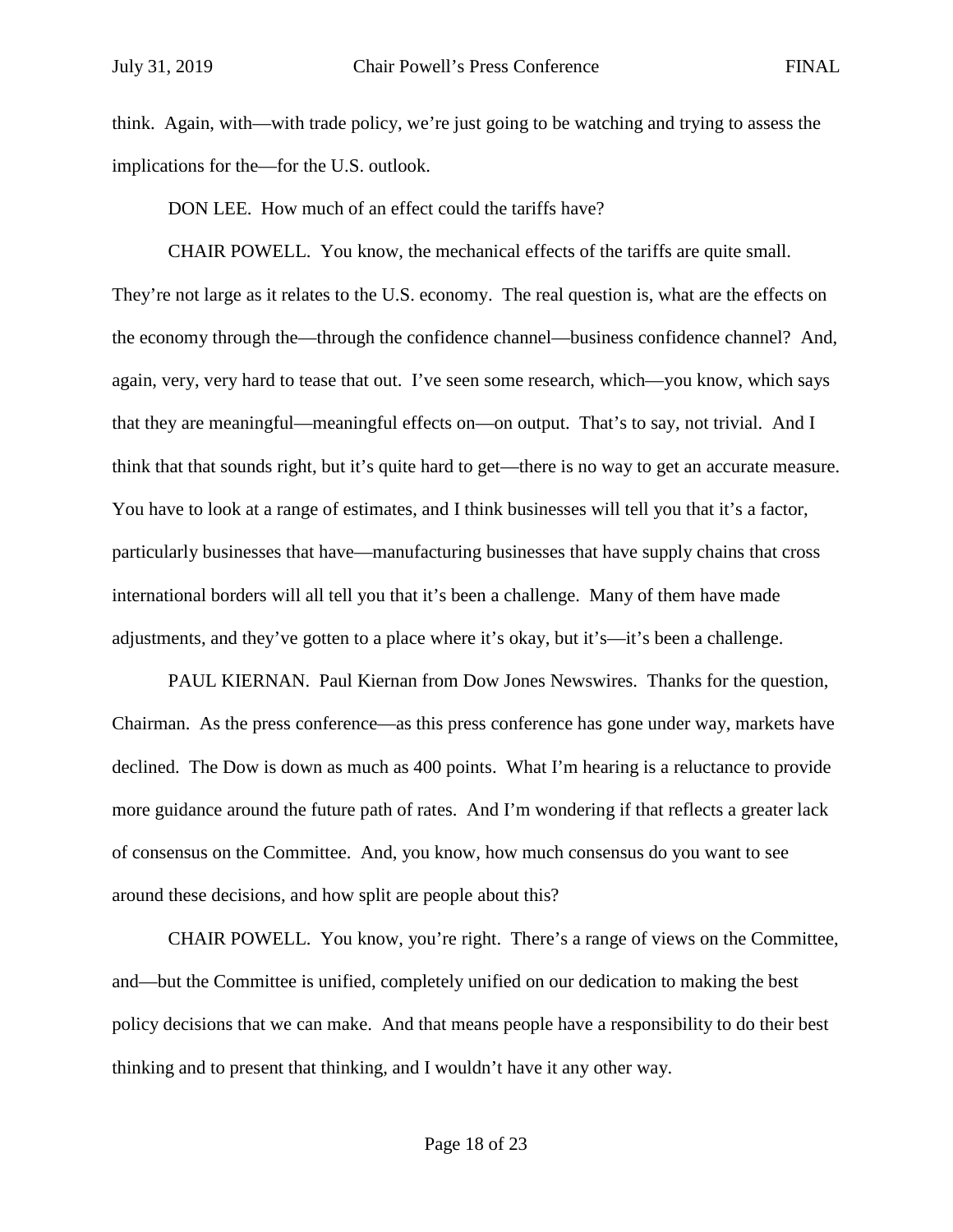In terms of the way forward, we will be monitoring the factors that I mentioned, and we laid that out in the—you know, in the postmeeting statement, and that's the roadmap we're going to be following going forward. We're going to be data dependent. We're going to be, as we always are, doing what we need to do—what we believe we need to do to support the economic expansion.

JOHN HELTMAN. Hi, John Heltman with *American Banker.* So it's been about 18 months since the Fed issued its enforcement action against Wells Fargo. And I was wondering if you could characterize the progress that the bank has made towards the shortcomings that it had in its risk-management processes. And I'm also curious whether their lack of a permanent CEO has hampered progress, in your eyes.

CHAIR POWELL. So the problems at Wells Fargo—that arose at Wells Fargo around risk management and consumer—the way they dealt with the consumer were actually pretty deep, and I think the company realizes that. And they're not going to be fixed—they haven't been fixed quickly, and, frankly, we didn't expect them to be fixed quickly. So they're—you know, they—they will be under the growth cap, our enforcement action, until the Board votes to lift it, and that's not something we're considering doing right now. And the Committee—I mean, the company is working away to address these issues, but, as I said, they're deep-seated issues, and it just takes time to address them.

I wouldn't comment on the CEO question. I don't really have anything for you on that.

JOHN HELTMAN. I mean, I just—I'd like to clarify, like, are you pleased with the responsiveness you're getting from them? Do you feel like this is going the way that you kind of wanted it to go?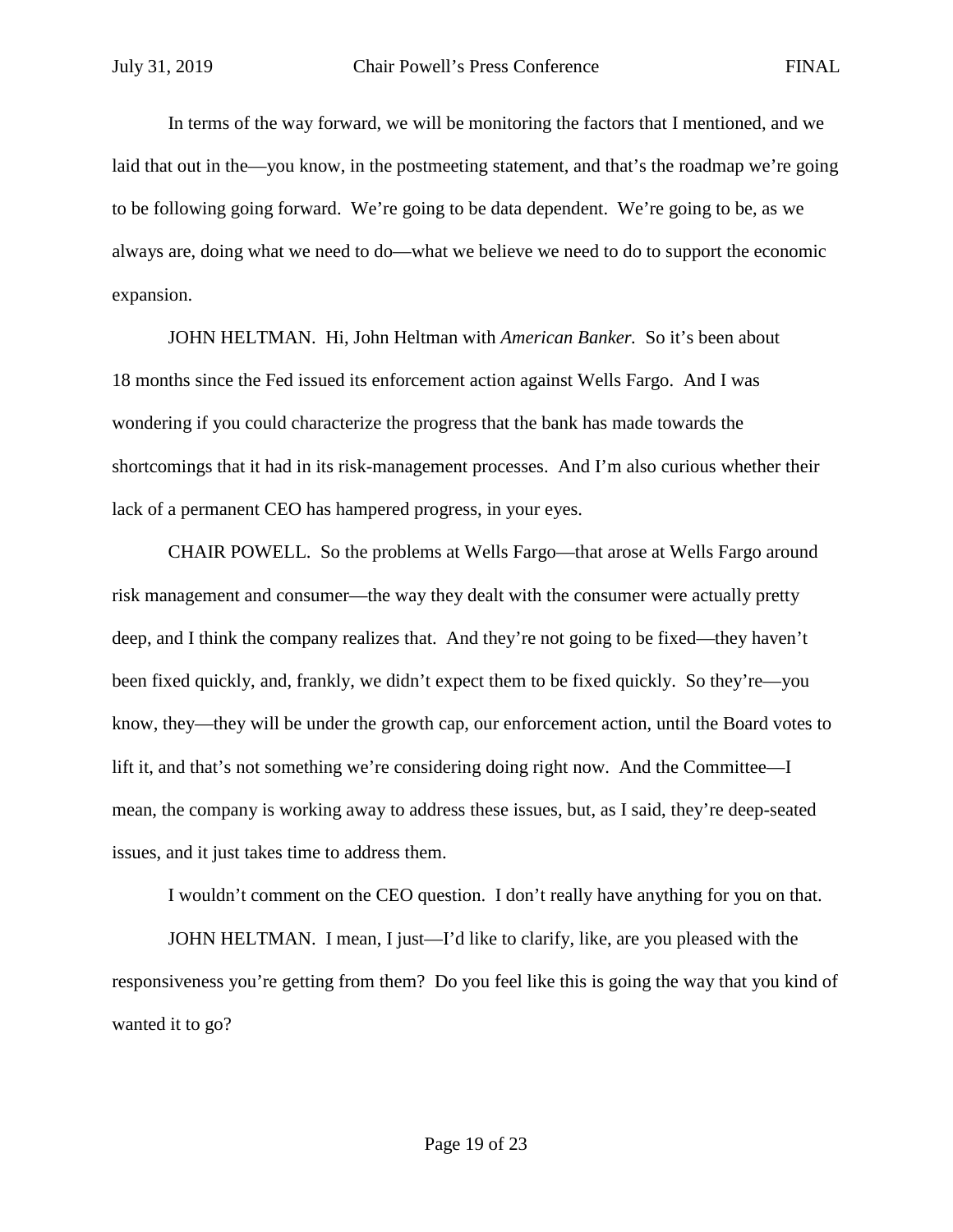CHAIR POWELL. I'm not going to characterize it. You know—I mean, I have characterized it. We have—we have an enforcement action in place. The company is working away at addressing it. They take it seriously. I think they do see it as we do, as something that has to go deep. And, you know, we'll lift the growth cap when we're satisfied.

NANCY MARSHALL-GENZER. Nancy Marshall-Genzer with Marketplace. So when we have our next recession, the Fed will have less room—it will happen—the Fed will have less room to maneuver cutting interest rates since you're cutting now. How big of a problem will that be?

CHAIR POWELL. You know, the premise is not—I will question your premise for a second. If you remember whether—again, one of the purposes of our—of our cut today is to support the expansion. And we don't know when—and if it really works—if that works very well and the economy gets going again, you know, you don't know where the—where the funds, in other cycles—and I don't know whether this will happen or not, but in other cycles, the Fed wound up raising rates again after a midcycle adjustment. Again, I'm not predicting that, but I don't think that we know that we won't have—that we'll have less ammo because of these things. That's one thing. So—

NANCY MARSHALL-GENZER. But you won't be able to cut as much if—if rates are low. I mean, you will have—have less ammo, in that sense.

CHAIR POWELL. Well, but you're assuming that we would never raise rates again, that once we've cut these rates that they can never go back up again. Just as a matter of principle, I don't think that's right. In other—in other long, long cycles, long U.S. business cycles have sometimes involved this kind of event where the Fed will stop hiking—in fact, will cut—and then will go back to hiking. Again, I don't know whether that'll happen right here. It doesn't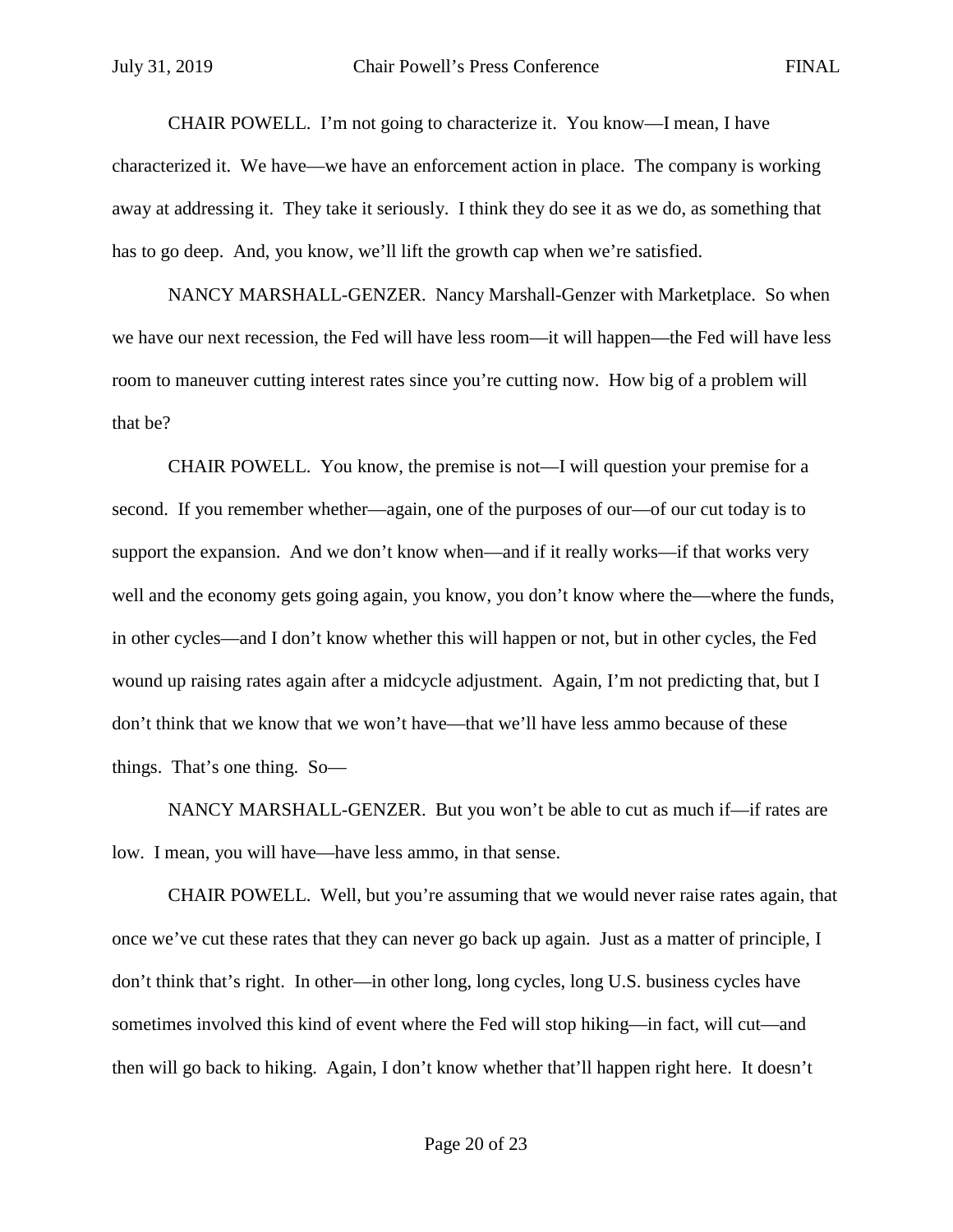seem—it doesn't seem like something that's in—you know, particularly likely, frankly, but we don't know that.

And the other thing is, I think by extending the cycle, you—you do have a lot of benefits from that. And I think, you know, we will use the tools that we have. A couple of rate hikes one way or the other isn't going to matter so much if there is a downturn. And you're right, there will eventually be one. We'll use all of our tools aggressively, as we need to, when that time comes.

JEAN YUNG. Hi, Jean Yung with MNI. Can you give us an update on the ongoing reassessment of the inflation framework? And have the discussions so far this year had any bearing on today's decision?

CHAIR POWELL. So the monetary policy review is really for—it's really there to look at the way we make policy in the longer run. It's not something that enters directly into our discussions today. We've had—so far we've had a series of meetings, called *Fed Listens,* at almost all the Reserve Banks. Soon it will be all the Reserve Banks. And we meet there with the constituencies that we serve, and they've been very, very successful, hearing from people—not just—not just economists, but people who are not economists, how—how their lives interact with the Fed's work. It's been—it's been great. I've got to say, it's been even better than I hoped it would be.

We're just now beginning the process of incorporating all of that feedback, and we're going to be having a series of meetings, beginning today and yesterday, as we evaluate, you know, the questions that we're asking about our framework. So it's very early to say where that's going, but, you know, we're setting the table now and looking at what our framework is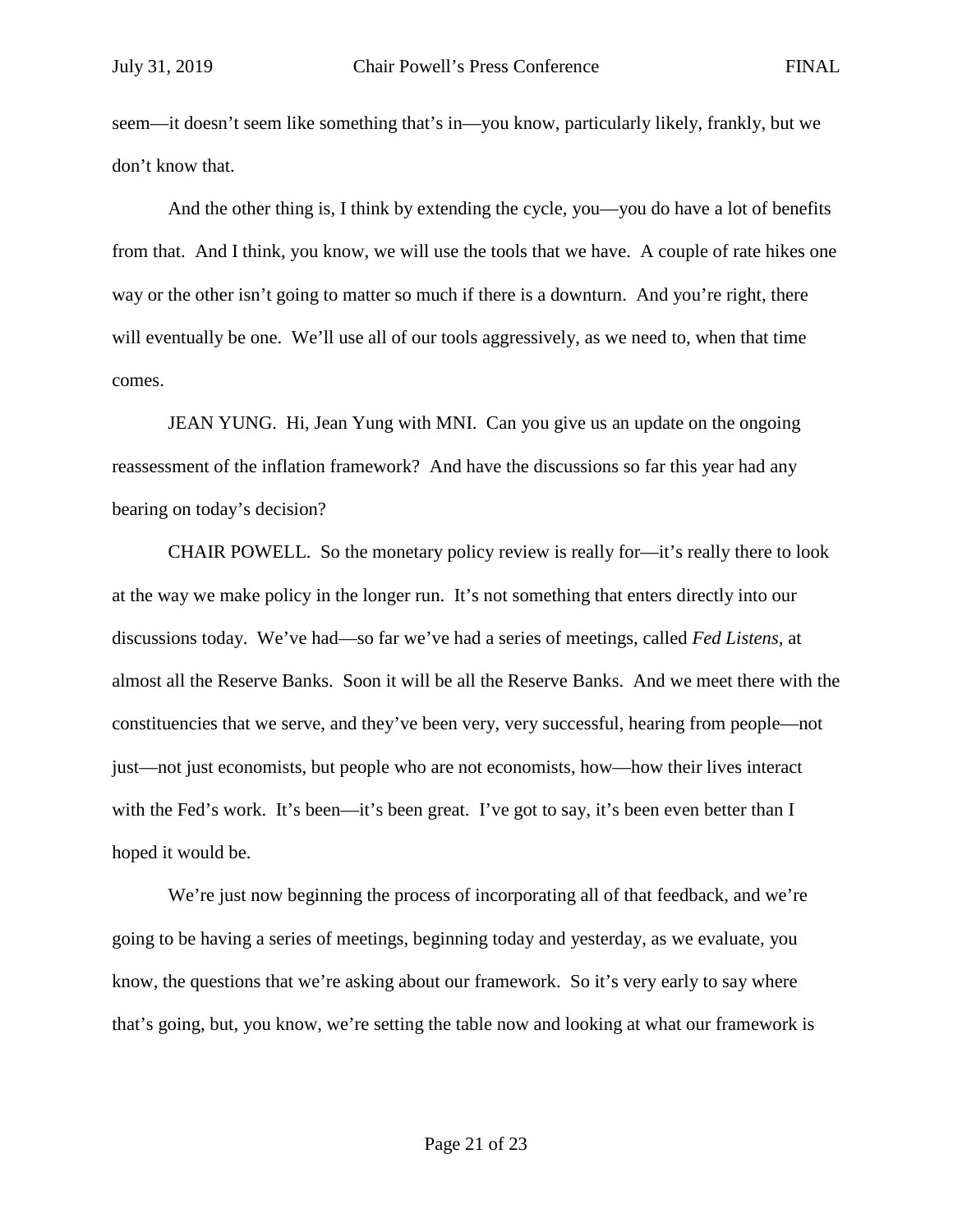and looking at how it's performed, looking at how all frameworks performed around the world during the Global Financial Crisis. I expect we'll be at this a while.

I'm very excited about it. I think it's been a good exercise. I think it's opened us up to sunlight and perspectives that we might not have gotten otherwise. And I think it's a good time. You know, you have—10 years after the crisis, you're really living in a new normal for the economy and monetary policy, and it's a really good time to step back and ask whether there are some things that we can do to improve our framework.

COURTENAY BROWN. Hi, Mr. Chairman. Courtenay Brown from Axios. Can you give us a sense of whether the Committee feels constrained at all by the market's expectations for more cuts or other developments in financial markets?

CHAIR POWELL. So I think this was—this was well telegraphed. What we did today was—was very consistent with what we had said we were going to do. I had mentioned the reasons for it. They've been well telegraphed, and I think—you know, I think they will—they will achieve their goals.

We do know that monetary policy works through communications and then actions that are consistent with those communications, and we think that the changes that we've made this year have really worked. Of course, we always retain the flexibility to adjust our communications and our actions to—in light of incoming data and the evolving risk picture, but—I'll leave it there.

BRIAN CHEUNG. Hi, Brian Cheung with Yahoo Finance. Just to expand on that point about communication, I mean, we saw that markets have been particularly sensitive with regards to New York Fed President John Williams's remarks before the blackout period. So the Fed added language in the statement that says that the Committee is contemplating the future path of